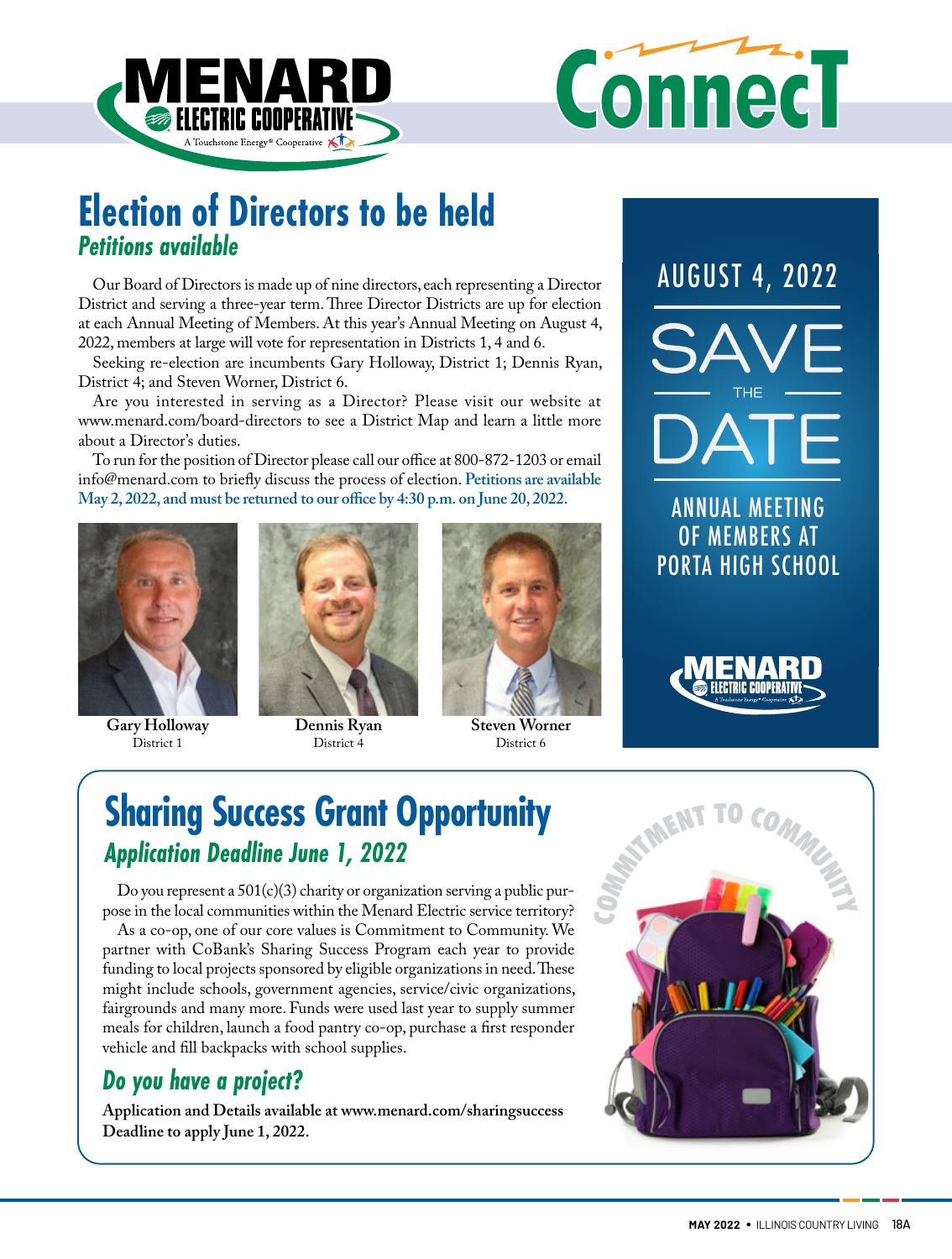

**2.**

**3.**

**4.**

**5.**

 $\overline{\mathbf{u}}$ 

**6.**

**7.**

# **ELECTRICITY 101**

### To stay safe around electricity, start with these **SEVEN** basic tips:

#### **DON'T OVERLOAD OUTLETS OR CIRCUITS**

Plugging in too many items or drawing too much power on a circuit can cause overheating, fire, and damage to devices.

#### **DON'T USE FAULTY ELECTRICAL CORDS OR PLUGS**

Do not use cords that look frayed, worn or cracked. Do not use broken plugs. Never remove the grounding pin from a three-pronged plug.

#### **HAVE YOUR ELECTRICIAN'S NUMBER IN YOUR PHONE**

Most electrical repairs or installations are not DIY projects. Hire an expert to avoid serious injury or wiring problems.

#### **BE CAREFUL AROUND H20**

Never use electricity while standing in damp or wet conditions. Keep all electrical devices away from water, including cell phones that are charging.

#### **EVALUATE YOUR APPLIANCES**

Do not use appliances in disrepair. Older or broken appliances can overheat, start a fire, and cause serious injuries.

#### **TEST YOUR GFCIs**

Outlets near a water source should be equipped with GFCIs, which help prevent shock and electrocution caused by ground faults. Test monthly to make sure they are working.

#### **MAKE SURE YOUR HOME IS UP TO CODE**

Your home should be properly wired and electrically sound. Contact a reputable electrician to evaluate your home.





# **Budget***Wise*

#### **Budget Billing**

A set amount is paid each month of the budget billing cycle. On the designated summer or fall true-up month (June or November billing) a credit or additional amount due is applied based on the actual electrical usage for the cycle. This option is great for members who want a consistent payment amount 11 months of the year and pairs well with our automatic payment and paperless billing options. *Now is the perfect time to apply for this summer's budget billing cycle!* 

#### **Average Billing**

The monthly amount due is based on a 12-month rolling average use of electricity. The amount due could fluctuate monthly but dramatic changes will be spread across multiple months. This option is great for those who do not mind monthly changes and do not want to have a true-up month.

*Call 800-872-1203 or email info@ menard.com for details to sign up.*



**We celebrate the extraordinary service, commitment and courage of those heroes who gave the ultimate sacrifice.**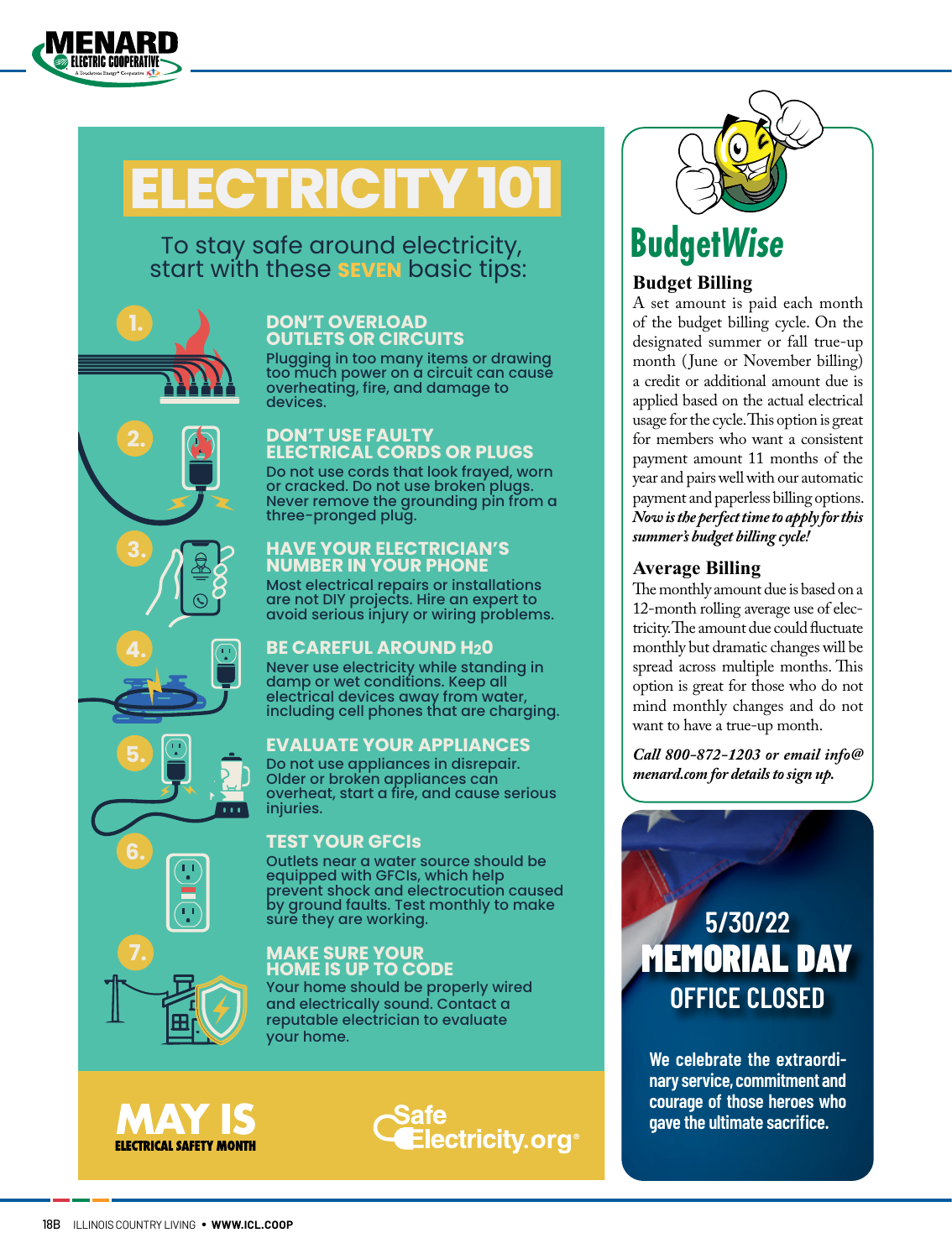



# **Considering solar?**

Have sunny skies led you to consider adding solar panels to your home? Menard Electric Co-op supports our members who generate electricity using solar.

We encourage you to contact us early in the decision-making process. We can ensure you are well informed about your home's energy needs, our policies and procedures, and your options for excess generation reimbursement, all before you meet with an installer.

Contact our System Engineer at info@menard. com or 800-872-1203. You can also visit our website at www.menard.com/distributedgeneration where we have broken down the process of installing solar with us into five steps.

### **Energy Efficiency** Tip of the Month

Even in summer months, adding insulation to your attic can keep your home more comfortable and save energy used by your cooling system. If your attic insulation is level with or below your floor joists (meaning you can easily see your joists), you should add more. If you can't see any of the floor joists because the insulation is well above them, you likely have enough insulation. Attic insulation should be evenly distributed with no low spots. Make sure the areas along the eaves are adequately covered. Source: energystar.gov



The safety functions of ground fault circuit interrupters (GFCIs) can fail without notice, so check them monthly. Pick the first or last day of the month so that it is easy to remember.

#### **HOWTOTESTAGFCIOUTLET:**

- Find the test and reset buttons.
- Press the TEST button.
	- You should hear a snap sound that trips the outlet.

#### **CONFIRM THE POWER IS CUT**

- Plug in a lamp or other device.
- The item you plug in should not turn on.

#### **RESETTHEOUTLET**

Once you confirm the GFCI is working properly (that the outlet does not work when tested), press the reset button to restore power to the outlet.

#### **RETEST FOR REMAINING SOCKET(S)**

You can also buy a GFCI outlet tester that has a display and test button.

GFCI protection can also be installed on circuit breakers to safeguard an entire circuit. They should be tested monthly by pressing the test button on the breaker. If working properly, the interrupter should shut off power to the circuit.

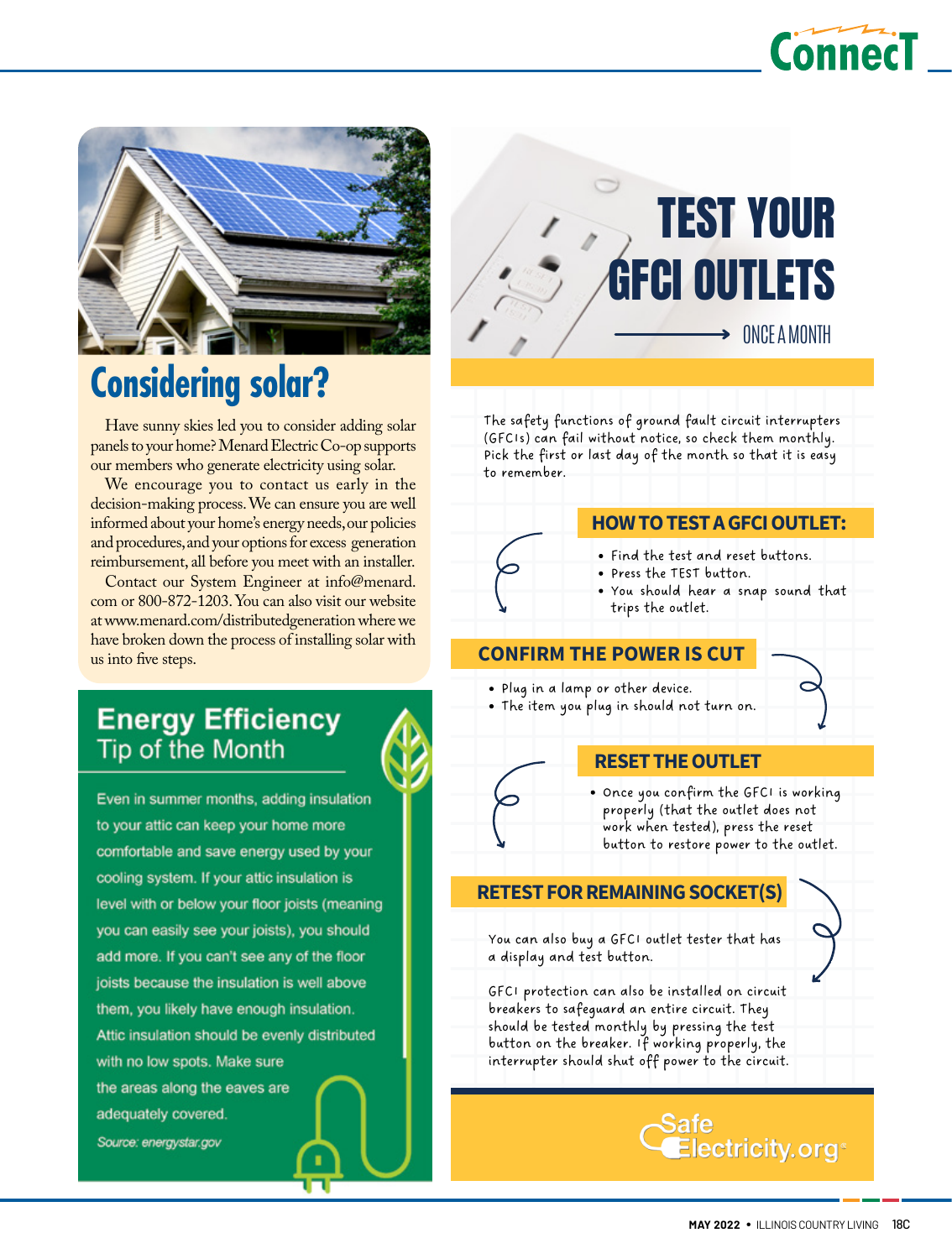

#### **February 22, 2022**

**FLECTRIC COOPERATIVI** 

- All Directors present except Steve Worner; General Manager Alisha Anker and Attorney Charles K. Smith present.
- Approved Electric System Construction Contract.
- Approved Power Line Right of Way Clearance & Vegetation Management Contract.
- Approved Financial Authorizations for personnel changes at Alliance Community Bank and Petefish, Skiles & Co.

# **or contact the office.**

- Approved RDUP Form 674 & RUS Form 675.
- Anker reviewed monthly & YTD financial operating report & balance sheet. Operating margins YTD as of 1/31 were \$1,303,324 compared to (\$8,182) last year.
- Reviewed Member Services Report w/243 cutoff tickets generated; \$1,348.78 in write-offs. Reviewed Operations Report w/21 incidents, longest outage 167 minutes from downed wire; largest outage 92 members after tree blown into lines.
- Annual Meeting Committee gave details of event scheduled 8/4/22.
- Approved multiple Bylaw/Policy Committee recommendations. Among changes were a revision to insurance required when connecting distributed generation (solar/wind) & a new member identity protection policy.
- Approved Irrigation Committee Recommendation to increase pivot rebate by \$75 for Rate 51.
- Next Mtg 3/22/22.



Gardeners will agree that tomatoes taste juicier, strawberries sweeter and cucumbers crisper when you have planted, tended and picked them in your own backyard. While some are planning and planting this month, others began indoors some

> time ago growing seedlings.

This month we look at lighting, one key component to successful seed starting. Grow lights produce a different spectrum of light from those otherwise used in your home and are more expensive to purchase. Step back to junior high science class a moment and

recall that plants require sunlight, water and carbon dioxide to create the energy they need – a process called photosynthesis. Wavelengths of visible light vary in range/color and some colors are better for photosynthesis. Grow light models will vary in the intensity of colors generated and a little research may be needed before making your investment.

We recruited a first-time seed starter to help us with our data this month. He had purchased a single LED grow light bulb for around \$23 and to keep costs down utilized a heat lamp fixture that had kept chicks warm last spring. I'll note we had trouble getting a full month's worth of data as he utilized an unplug/plug in method of light control rather than a timer. We are confident that success this year will lead to a more complex light setup in the future.

The single bulb used 8.8 watts. It was lit 16 hours a day and based on that consumed 4.4 kWh of electricity over the course of a month, adding roughly \$0.55 to the electric bill.

*Korner Recommendation: Every bulb will vary so read the specs carefully, but electricity usage of an LED Grow light will be but a small part of the costs of starting seeds. Fixtures, bulbs, seeds and soil costs will add up. Of course, much of the costs of gardening is truly in time and effort! But the rewards of patiently growing that vegetable from seed to your plate is most certainly a rewarding experience. As Audrey Hepburn said, "To plant a garden is to believe in tomorrow."*



**1-800-872-1203 info@menard.com**

**14300 State Hwy 97 PO Box 200, Petersburg, IL 62675** **www.menard.com facebook.com/MenardElectric**

*This institution is an equal opportunity provider and employer.*